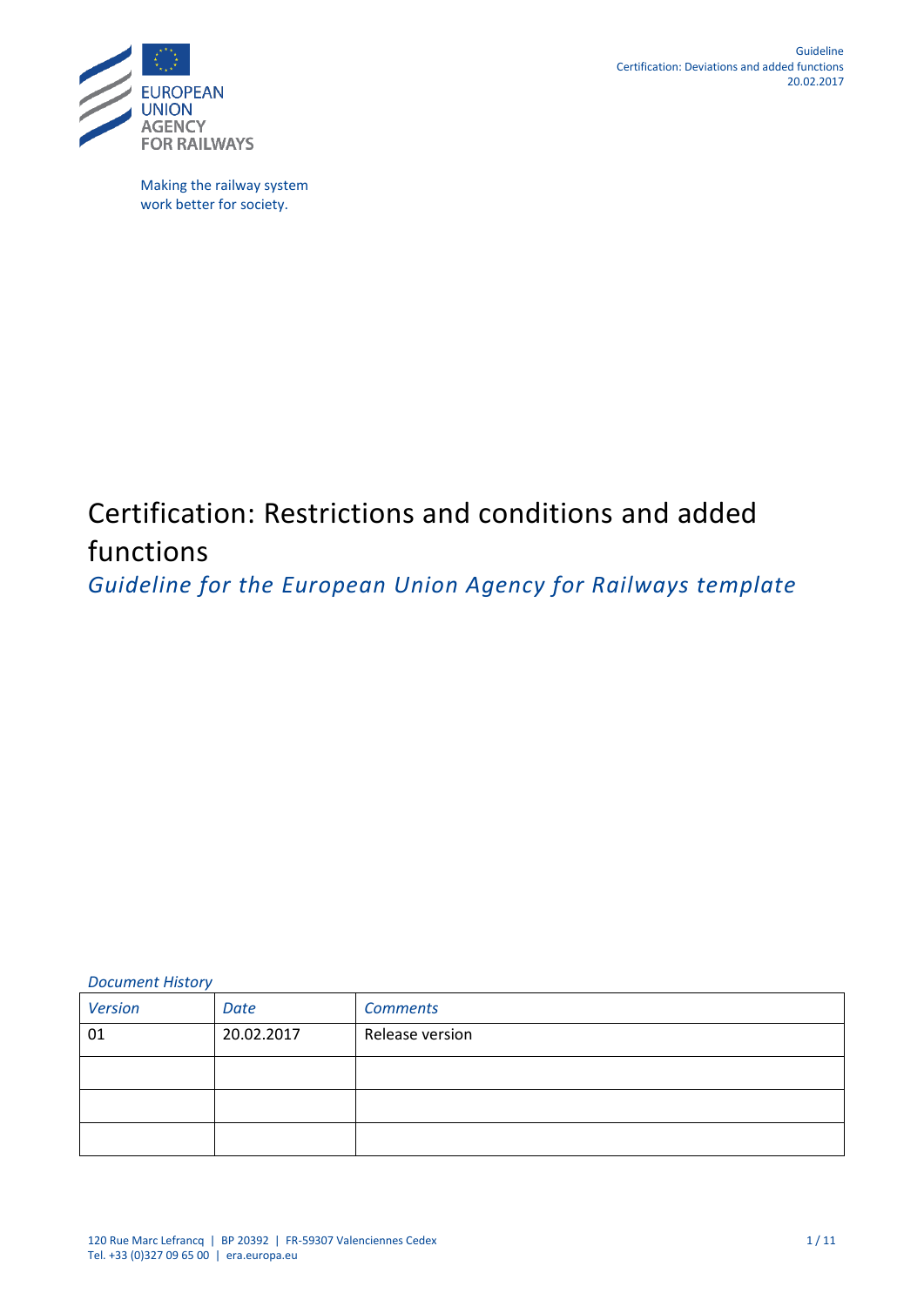# **Table of content**

| 7.  |  |  |  |
|-----|--|--|--|
| 7.1 |  |  |  |
| 7.2 |  |  |  |
| 7.3 |  |  |  |
|     |  |  |  |
|     |  |  |  |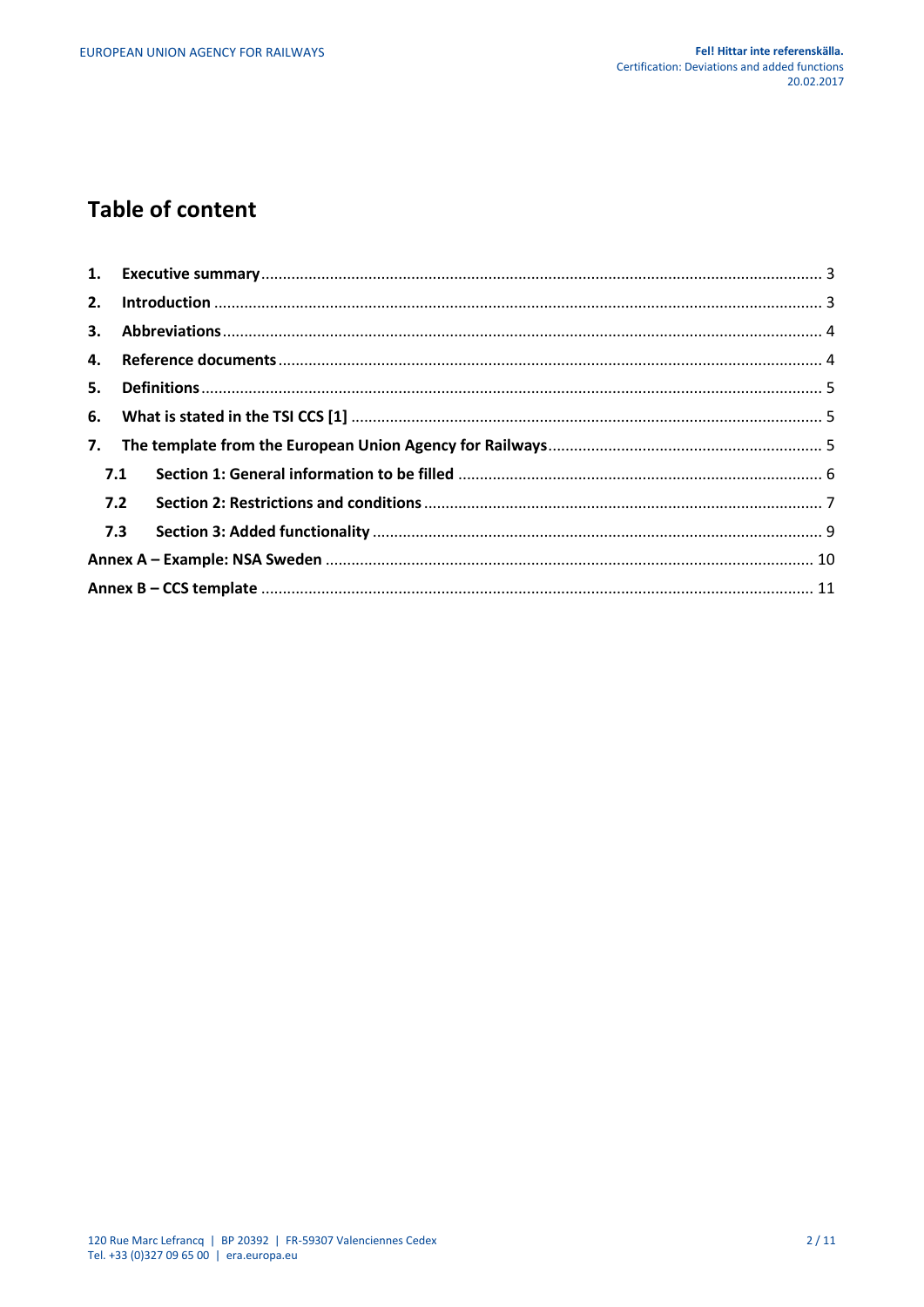#### <span id="page-2-0"></span>**1. Executive summary**

It is the obligation of the NoBo (see TSI CCS [1]) to indicate directly or by reference in its certificate or accompanied documents which TSI CCS functions, interfaces or performance are not or only partly implemented as well as optional and additional functions implemented and to provide sufficient information to make it possible to identify:

- *the conditions under which the interoperability constituent (IC) or the subsystem can be used,*
- *the for ICs the restriction on the use that will apply to the interoperability of a subsystem incorporating it.*

Concerning the **trackside subsyst**em all TSI CCS functions are optional so the infrastructure manager can choose the functions to be implement. For the not completely implemented functions and all the additional functions implemented the NoBo obligation is applicable as well.

Usually the certificate refer to a chapter in the technical file where further information concerning the restrictions and conditions of use could be found but the way to present the information is not harmonised. In order to overcome this situation, the European Union Agency for Railways (Agency) has defined a template; this document provides the guide for the correct use of the template.

# <span id="page-2-1"></span>**2. Introduction**

Actually, it is difficult to get in a standardised way sufficient information concerning product and/or Subsystem restrictions and conditions of use; certificates usually confirm conformity with the TSI and refer to a chapter in the technical file where further information could be found. Neither the way the information is presented nor its content and level of detail is harmonised. This makes it challenging e.g. for the Agency when providing technical advice to INEA concerning funded projects and for NSAs authorisation. Backed up by TSI CCS [1] chapter 6.4.3.3 and in order to harmonise the presentation of this information, the Agency has elaborated a template (see Annex B) to capture restrictions and conditions of use in a harmonised way. The template shall be filled by the manufacturer/applicant supported by the NoBo. In case the NoBo does not fully agree with the applicant's point of view, both opinions should be given.

This document (as requested by the NB Rail ad hoc WG) has to be seen as guideline how to fill the Agency template.

Note: none of the information required to be filled in the template is in addition to what is already required by the TSI CCS.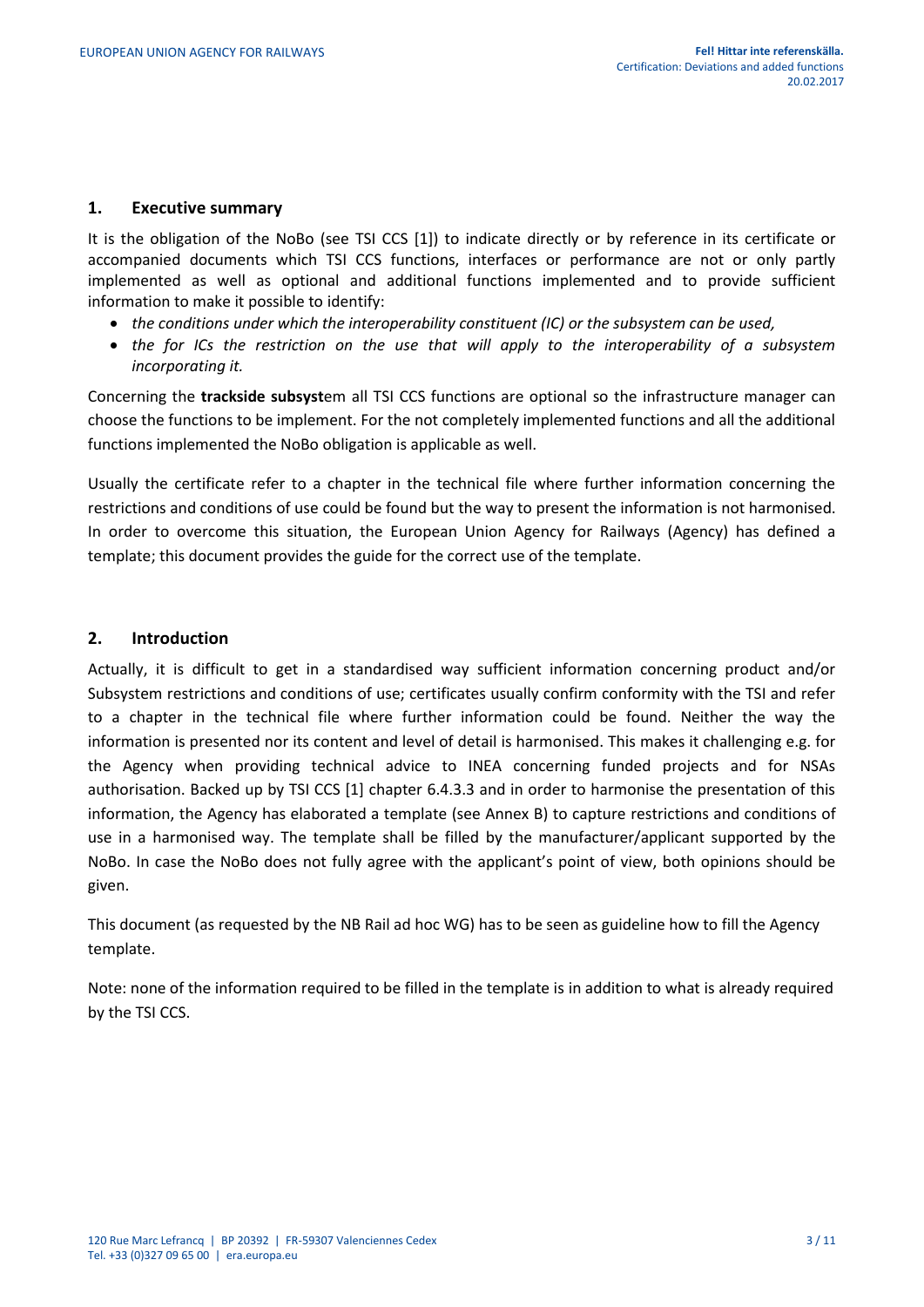#### <span id="page-3-0"></span>**3. Abbreviations**

# *Table 1: Table of abbreviations*

| <b>Abbreviation</b> | <b>Definition</b>                                   |
|---------------------|-----------------------------------------------------|
| CCS                 | <b>Control Command and Signalling</b>               |
| DeBo                | Designated Body                                     |
| Agency              | <b>European Union Agency for Railways</b>           |
| IC                  | <b>Interoperability Constituent</b>                 |
| IM                  | Infrastructure Manager                              |
| <b>NoBo</b>         | Notified Body                                       |
| <b>NSA</b>          | <b>National Safety Authority</b>                    |
| <b>NTR</b>          | <b>National Technical Rule</b>                      |
| <b>RU</b>           | Railway undertaking                                 |
| <b>RS</b>           | Rolling stock                                       |
| <b>RFC</b>          | Rail Freight Corridor                               |
| SMS                 | Safety Management System                            |
| <b>SRAC</b>         | <b>Safety Related Application Conditions</b>        |
| SS                  | Subsystem                                           |
| <b>TSI</b>          | <b>Technical Specification for Interoperability</b> |
|                     |                                                     |
|                     |                                                     |

# <span id="page-3-1"></span>**4. Reference documents**

# *Table 2: Table of reference documents.*

| Ref. N° | <b>Title</b> | Reference                                        | <b>Version</b> |
|---------|--------------|--------------------------------------------------|----------------|
|         | TSI CCS      | <b>COMMISSION</b><br>REGULATION (EU)<br>2016/919 | 27 May 2016    |
|         |              |                                                  |                |
|         |              |                                                  |                |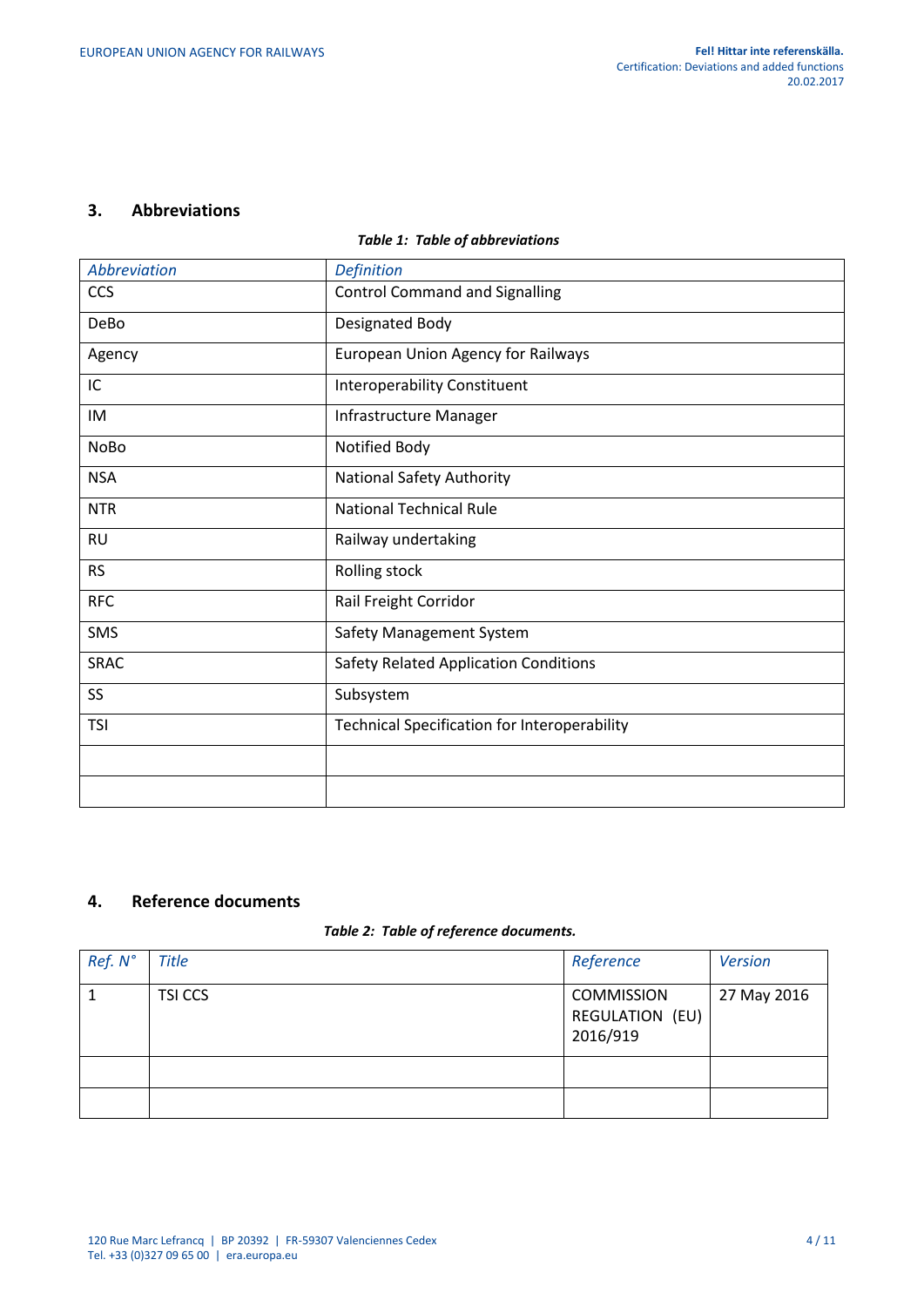#### <span id="page-4-0"></span>**5. Definitions**

NoBos issue: "EC certificates of conformity/suitability for use" and "Certificates of Verification".

DeBos issue: Note: This is outside the scope of this document and only used as a placeholder not to forget that DeBo certificates for ICs are not foreseen.

Declarations from the applicant are always called "EC" declarations …..

# <span id="page-4-1"></span>**6. What is stated in the TSI CCS [1]**

TSI CCS chapter 6 explains how partial fulfilment of the TSI requirements and added functionality for IC and SS have to be handled.

Chapter 6.4.3 put an obligation on NB Rail ad hoc WG and the Agency to agree on the way conditions and limits of use have to be handled in the certificates and technical files.

*6.4.3. Partial fulfilment of the requirements due to limited application of the TSI*

#### *6.4.3.1. Interoperability constituents*

*If an interoperability constituent does not implement all functions, performance and interfaces specified in this TSI, an EC certificate of conformity may only be issued if the unimplemented functions, interfaces or performance are not required to integrate the interoperability constituent into a subsystem for the use indicated by the applicant, for example:*

*(1) the on-board ETCS interface to STM if the interoperability constituent is intended for installation on vehicles in which no external STM is needed;* 

*(2) the RBC interface to other RBCs, if the RBC is intended for use in an application for which no neighbouring RBCs are planned.* 

*The EC certificate of conformity (or accompanying documents) for the interoperability constituent shall fulfil all the following requirements:* 

*(1) it indicates which functions, interfaces or performance are not implemented;* 

*(2) it provides enough information to make it possible to identify the conditions under which the interoperability constituent can be used;*

*(3) it provides enough information to make it possible to identify the conditions of and restriction on the use that will apply to the interoperability of a subsystem incorporating it.*

*6.4.3.2. Subsystems*

*If a control-command and signalling subsystem does not implement all functions, performance and interfaces of this TSI (e.g. because they are not implemented by an interoperability constituent integrated into it), the certificate of verification shall indicate which requirements have been assessed and the corresponding conditions and restrictions on the use of the subsystem and its compatibility with other subsystems.* 

*6.4.3.3. Content of Certificates*

*In any event, notified bodies shall coordinate with the Agency the way in which conditions and limits of use of interoperability constituents and subsystems are managed in the relevant certificates and technical files in the working group set up under Article 21a(5) of Regulation (EC) No 881/2004 of the European Parliament and of the Council.*

#### <span id="page-4-2"></span>**7. The template from the European Union Agency for Railways**

The template has to be filled for each IC and/or SS part. The Agency will take care to synchronise the template with each TSI update.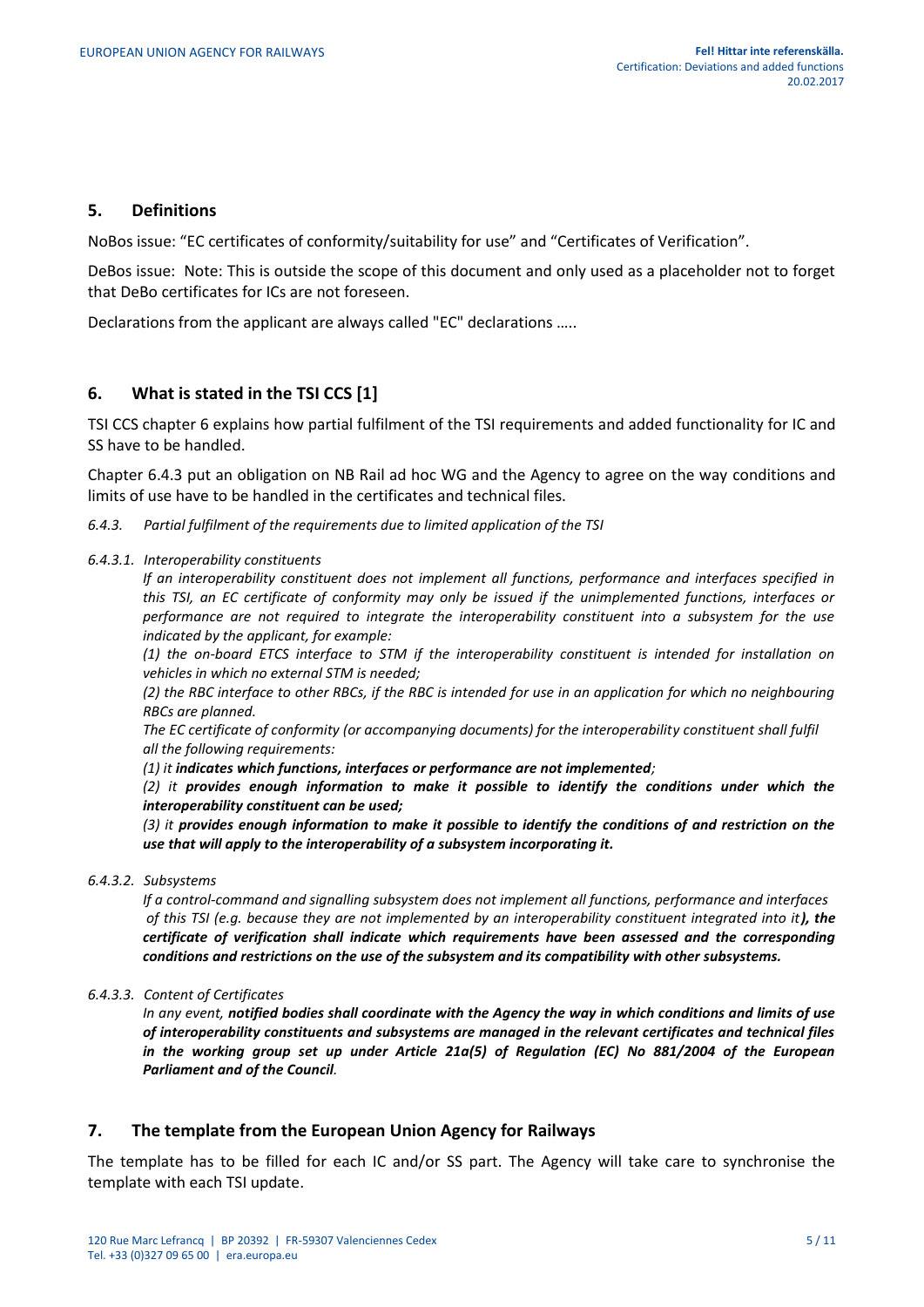The template is split in 3 sections:

- 1. General information
- 2. Restrictions and conditions
- 3. Added Functionality

Section 2 and section 3 needs to be filled only when applicable.

Note: All boxes which allow selecting a pre-defined text offers also the possibility to enter free text.

# **7.1 Section 1: General information to be filled**

- <span id="page-5-0"></span>7.1.1 The entry in the field "**IC identification/Project concerned**" (free text) should correspond to description of the IC or SS from the NoBo certificate.
- 7.1.2 The "**Type of certificate**" has to be selected; actually, according to TSI CCS [1] there are the following possibilities:

›*IC ETCS on-board* ›*IC odometry* ›*IC grouping of ETCS on-board and odometry* ›*IC Interface of External STM* ›*IC GSM-R voice cab radio* ›*IC GSM-R data only radio* ›*IC GSM-R SIM card* ›*IC RBC* ›*IC Radio in-fill unit* ›*IC Eurobalise* ›*IC Euroloop* ›*IC LEU Eurobalise* ›*IC LEU Euroloop* ›*IC grouping of Eurobalise and LEU* ›*IC grouping of Euroloop and LEU* ›*On-board CCS subsystem radio part* ›*On-board CCS subsystem ETCS part* ›*Full on-board CCS subsystem* ›*Trackside CCS subsystem radio part* ›*Trackside CCS subsystem ETCS part* ›*Trackside CCS subsystems train detection part* ›*Trackside CCS subsystem radio and ETCS parts* ›*Trackside CCS subsystem radio and train detection parts* ›*Trackside CCS subsystem ETCS and train detection part* ›*Full trackside CCS subsystem* 

7.1.3 The "**Applicable Decision**" has to be selected, based on this decision the optional and/or additional functionalities have to be handled too. Actually, there are the following possibilities:

> ›*2002/731/EC* ›*2004/447/EC* ›*2006/679/EC* ›*2006/860/EC* ›*2007/153/EC* ›*2009/561/EC*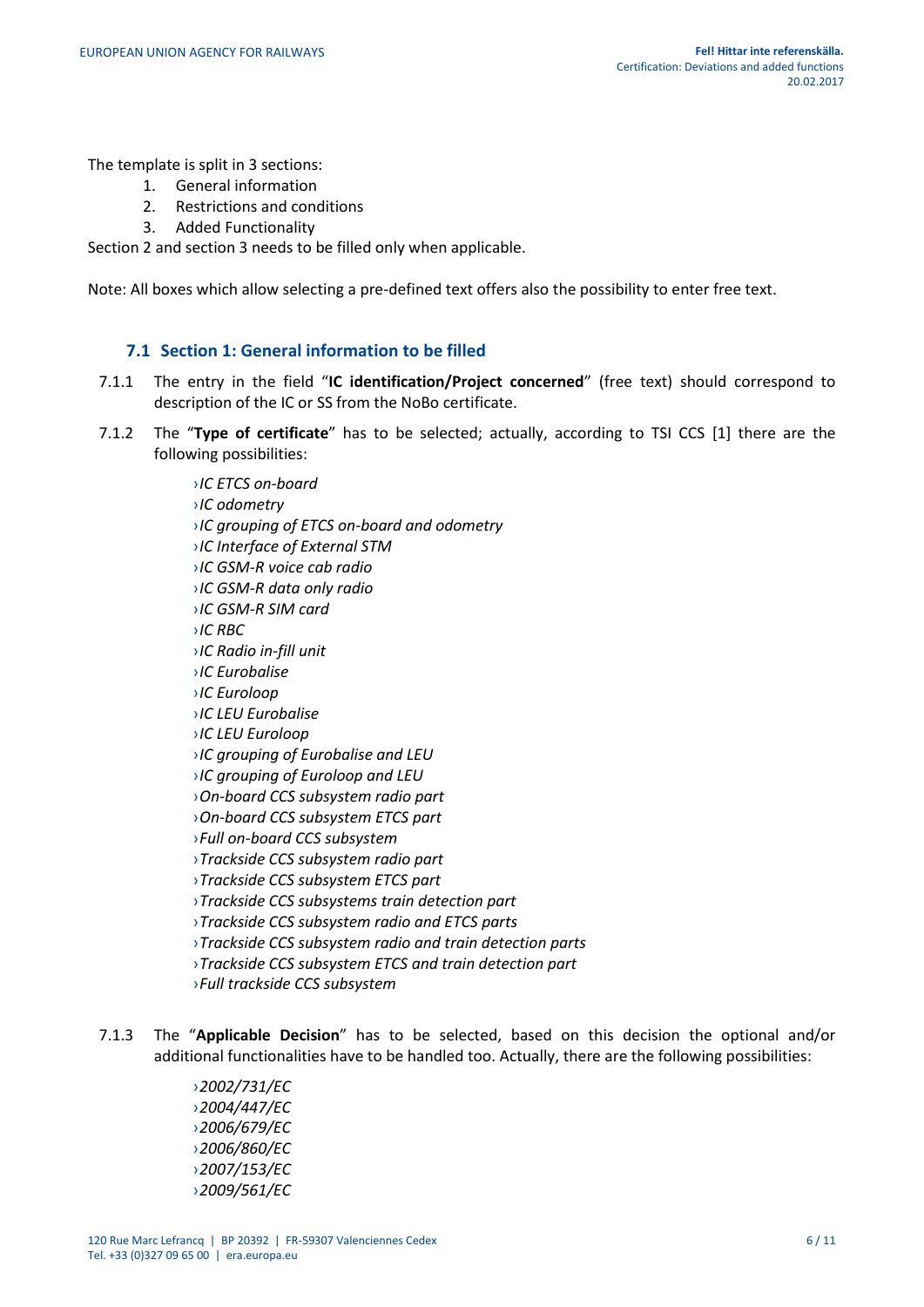›*2010/79/EC* ›*2012/462/EC* ›*2012/462/EC* ›*2012/88/EU*  ›*2012/696/EU - set of specifications #1* ›*2012/696/EU - set of specifications #2* ›*2016/919/EU - set of specifications #1* ›*2016/919/EU - set of specifications #2* ›*2016/919/EU - set of specifications #3*

- 7.1.4 The "**ETCS Level implemented**" has to be selected
- 7.1.5 The situation concerning "**Infill implemented**" has to be selected

# **7.2 Section 2: Restrictions and conditions**

<span id="page-6-0"></span>This part describes the type and the consequences of operation and the conditions for use concerning the restrictions and conditions listed.

The level of detail to be provided in the free text fields should be sufficient for:

- *an IM/RU to understand the area of use and to define its SMS,*
- *an NSA to judge if an authorisation can be given,*
- The Agency to provide valuable feedback to INEA and having in mind the 4th RP, to authorise RS *(CCS Subsystem) and to approve CCS trackside projects.*

For each "deviation" the following fields have to be filled; the number (column B) defines the individual "deviation".

7.2.1 The field "**Type of deviation**" was introduced based on a request from RFC 1. It provides a kind of high level information mainly for the NSA. The following cases can be selected (more background information could be found in Annex 1):

> ›*Deviation with impact on interoperability*  ›*Deviation with impact on functionality but not on interoperability* ›*Deviation with no impact on functionality nor interoperability* ›*Conflicting (or unclear) requirements* ›*Free text*

7.2.2 The field "**Type of non-conformity**" should indicate which requirements are not respected and how, the following cases could be selected:

> ›*full ETCS level not supported* ›*full ETCS mode not supported* ›*interface not implemented* ›*full mandatory function not implemented* ›*low level functional requirement not implemented* ›*mandatory function implemented in a non TSI compliant way* ›*interface requirement implemented in a non TSI compliant way* ›*performance requirement not respected* ›*RAMS requirement not respected*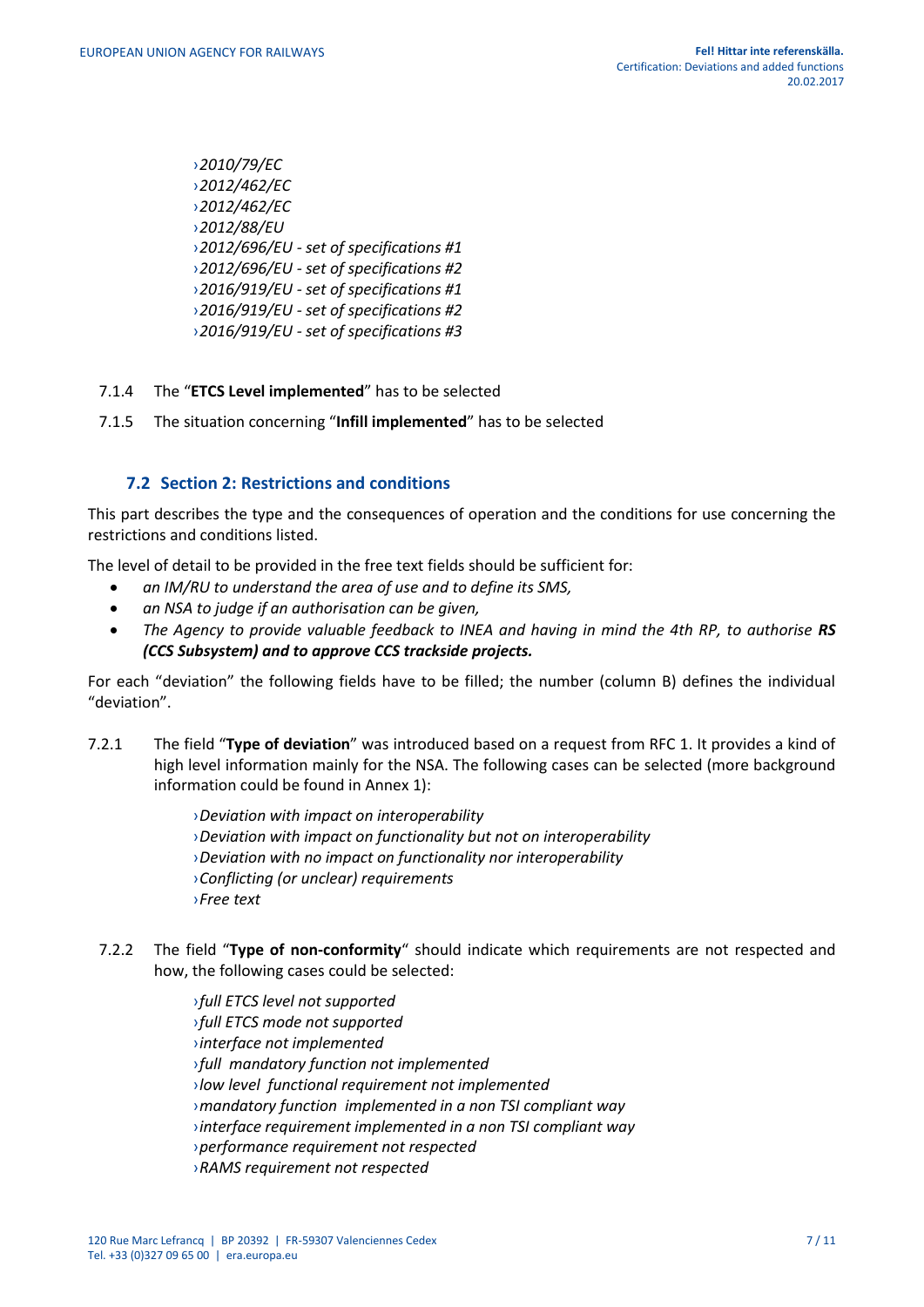›*insufficient proof (NoBo is not able to decide if the function is fully implemented (e.g. able to read 8 Balises in a group)* ›*conflicting requirements* ›*other* ›*Free text*

"full mandatory function" can be identified as the text below a title (chapter) in the SRS or a FIS

"low level functional requirement" can be identified as one or more statements in the SRS or a FIS.

- 7.2.4 "**Scope of non-conformity**" is a free text field, here the documents/titles/clauses/sections (e.g. SUBSET-026 chapter x.x.x; full SUBSET-XXX) of the Annex A documents concerned or the part of them which applies when a CR is implemented, have to be listed.
- 7.2.5 In the corresponding "**Description**" field (free text) requirements not implemented (e.g. calculation of release speed on board not implemented) should be described. In case they are implemented in a non-compliant way the difference should be explained (e.g. delay in command of emergency brake too long).
- 7.2.6 In the part "Consequences of non-conformities on operation" the "**Type of consequences**" need to be listed, its pre-defined types of consequences are:

›*no reaction receiving an input:* ›*non TSI-compliant reaction receiving an input* ›*inability to receive an input* ›*inability to understand a TSI compliant input* ›*inability to send an output*  ›*generation of non TSI-compliant output* ›*non TSI-compliant functionality* ›*non TSI compliant delays* ›*inability to process input information* ›*RAMS requirements not respected* ›*other* 

- 7.2.7 The field "**Description**" (free text) should describe possible non-TSI compliant situations and the conditions in which they might occur, e.g.:
	- ›*"inability to send an output" refers, for example, to inability to generate a certain message*
	- ›*"generation of non TSI-compliant output " refers, for example to the generation of a non TSI compliant message*
	- ›*"non TSI-compliant functionality " is, for example, calculation of braking curve in a non TSI compliant way*
	- ›*"inability to process input information", if, for example the memory of the equipment is not enough to store received messages before they being processed*

should be described (more in general the behaviour of the IC/SS due to a concrete functionality which is not fulfilled).

In case of "RAMS requirements not respected" the free text should indicate if this is in general or describe the SRAC

Note: This section is more for the manufacturer/applicant to be filled.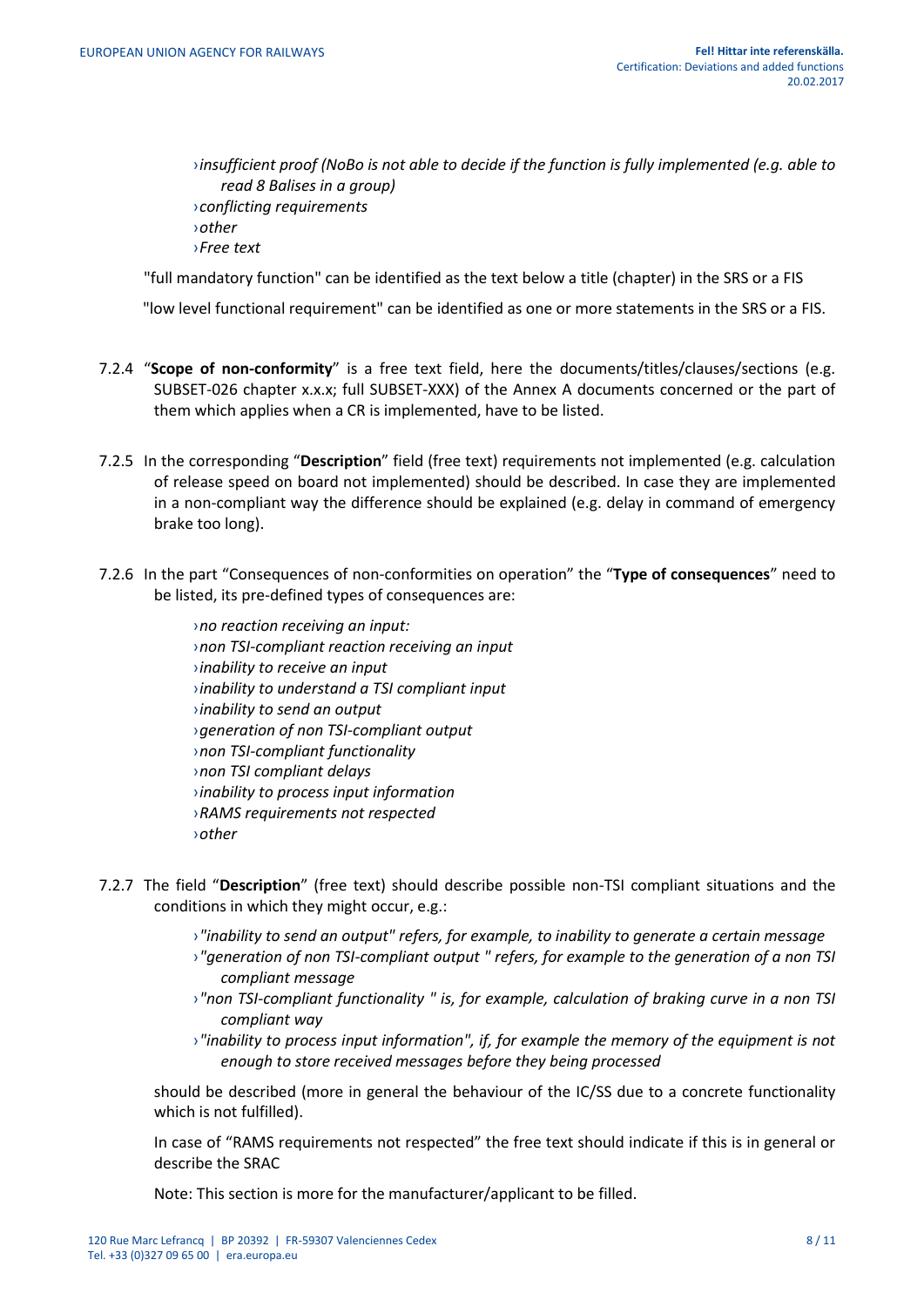7.2.8 In the part "Conditions for use stated in the certificate" the section "**Type of condition**" to be filled contains the following pre-defined types:

> ›*limits for the use in combination with other TSI compliant equipment* ›*exported functional requirements not compliant with TSIs* ›*exported performance requirements not compliant with TSIs* ›*other*

7.2.9 In the field "**Description**" (free text) the condition for use according to the associated nonconformity depending if it effects (or not) to the operation has to be described.

Note: This section is more for the manufacturer/applicant to be filled.

# **7.3 Section 3: Added functionality**

<span id="page-8-0"></span>Added functionality could be "optional' as well as "added" functions (chapter 6 of TSI CCS [1]) and its way to assess them is different.

The NoBo will check that the "optional" functions are implemented and TSI conform. Concerning the "added" functions the NoBo will check that there is no impact on the TSI functionalities, the function itself will be confirmed/checked by the applicant or the DeBo.

7.3.4 The field "**Reasons for added functions"** should note what has triggered the add on, the following cases could be selected:

> ›*Option* ›*NTR* ›*CR from other baselines* ›*Request from the applicant*

- 7.3.5 In field "**Description of the added functionality**" (free text) a brief description of the add on has to be given; in case of an NTR the link to the corresponding requirement might be sufficient.
- 7.3.6 Finally in section "Consequences on operation and conditions for use" the field "**Description**" (free text) should contain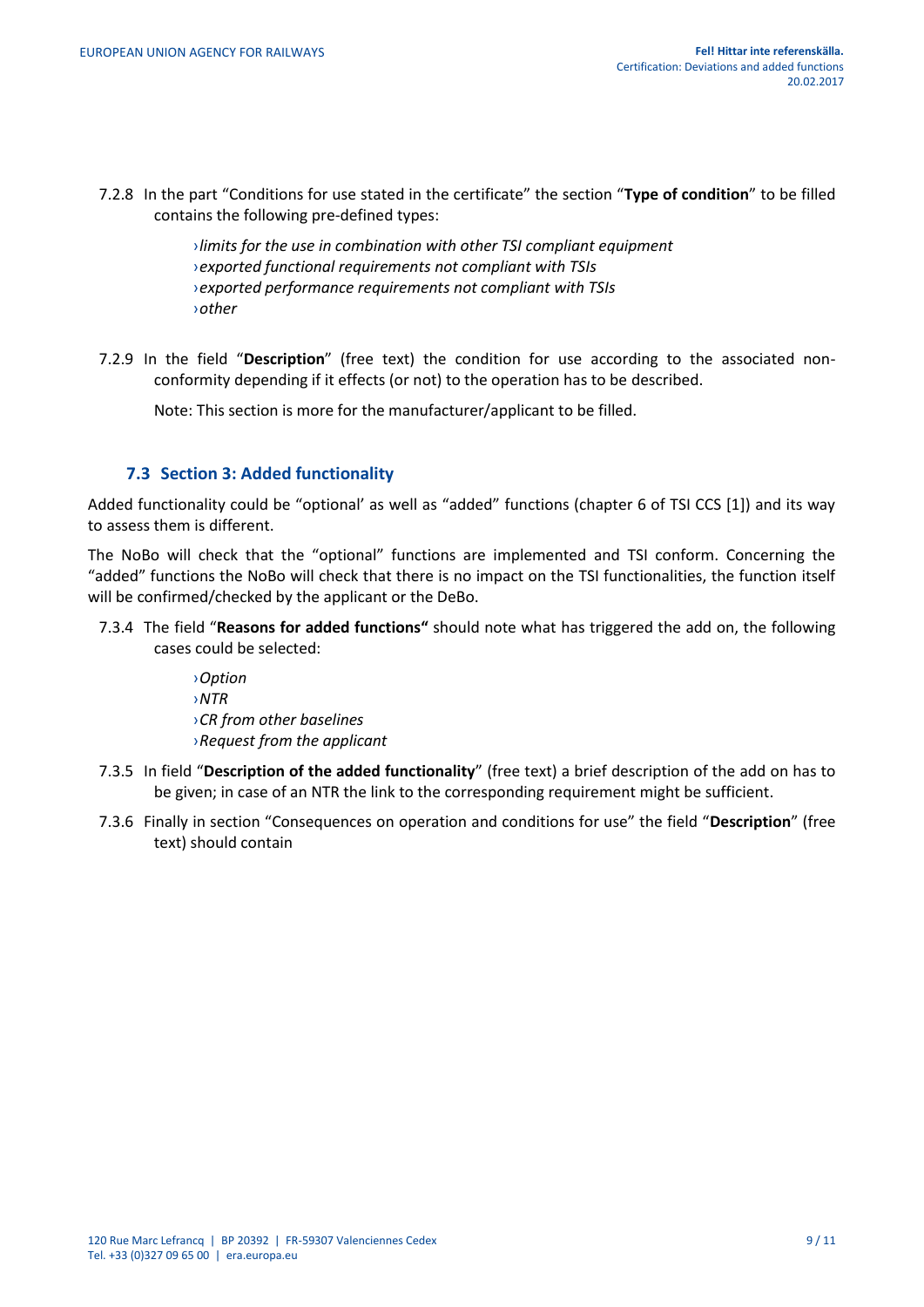# <span id="page-9-0"></span>**Annex A – Example: NSA Sweden**

Note : The cases listed hereafter might not remain after a technical discussion would have taken place, Annex A is only to illustrate examples for the different categories.

| ➤                                     | "Deviation with impact on interoperability"                                                                                                                                                                                                                                  |
|---------------------------------------|------------------------------------------------------------------------------------------------------------------------------------------------------------------------------------------------------------------------------------------------------------------------------|
| Requirement:                          | RBC initiated connection establishment                                                                                                                                                                                                                                       |
| Evaluation summary: Not supported.    |                                                                                                                                                                                                                                                                              |
| NoBo Comment:<br>problems             | Depending on the wayside implementation, this may lead to interoperability                                                                                                                                                                                                   |
| Classification:                       | Deviation with impact on interoperability                                                                                                                                                                                                                                    |
| ≻<br>Requirement:                     | "Deviation with impact on functionality but not on interoperability"<br><b>Train Data</b>                                                                                                                                                                                    |
|                                       | Evaluation summary: Loading gauge and train running number from external device (e.g. USB) not<br>supported. The driver can enter these data manually but not by an external device.                                                                                         |
| NoBo Comment:                         | Functionality not supported                                                                                                                                                                                                                                                  |
| Classification:                       | Deviation with impact on functionality but not on interoperability                                                                                                                                                                                                           |
| ➤<br>Requirement:                     | "Deviation with no impact on functionality nor interoperability"<br>ETCS is required to be functional to a maximum train speed of 500 km/h.                                                                                                                                  |
|                                       | Evaluation summary: According to the On-board SRS: The limit of V_MAXTRAIN when configured is set to<br>400 km/h being the max speed defined for the on-board system. There is no other<br>restriction given for this parameter - driver can enter any value up to 400 km/h. |
| NoBo Comment                          | Not visible on subsystem level.                                                                                                                                                                                                                                              |
| Classification                        | Deviation with no impact on functionality nor interoperability                                                                                                                                                                                                               |
| $\blacktriangleright$<br>Requirement: | "Conflicting requirements<br>Other sequences of primitives.                                                                                                                                                                                                                  |
|                                       | Evaluation summary: Other sequences not supported.                                                                                                                                                                                                                           |
|                                       | This requirement is not possible to fulfil as no references are given to what these<br>"other sequences of primitives" are. This "requirement" should be "re-tagged" to<br>informational.                                                                                    |
|                                       | Connection releases according to section 5.4.1.1-5.4.1.6 of Ss-037 are supported only                                                                                                                                                                                        |
| NoBo Comment:                         | The TSI is unclear.                                                                                                                                                                                                                                                          |
| Classification:                       | Conflicting requirement                                                                                                                                                                                                                                                      |
|                                       |                                                                                                                                                                                                                                                                              |